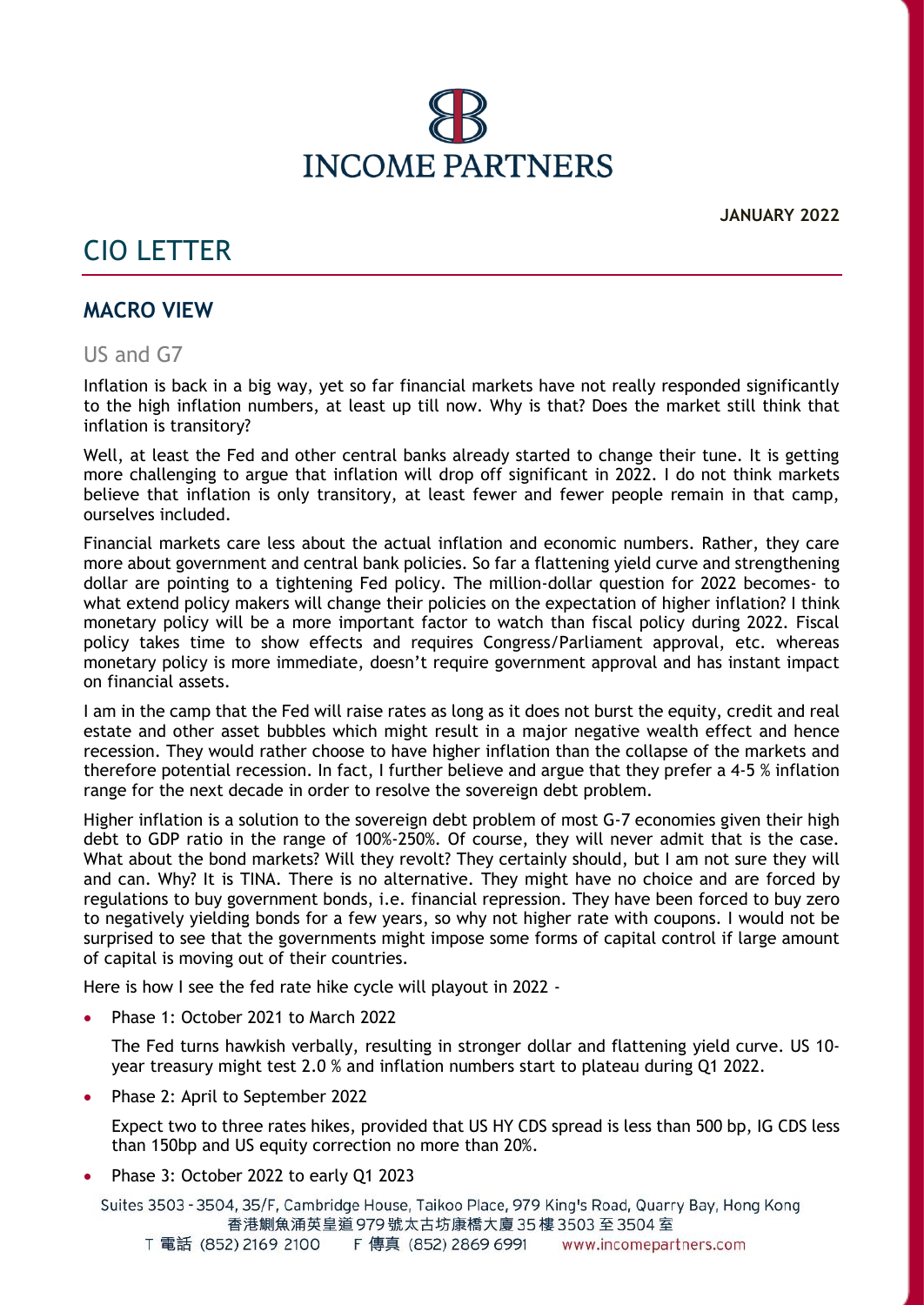The Fed tones down hawkish comments with inflation number starting to print 4-5% year-onyear basis as the higher base effect kicks in. This will give the Fed sufficient ammunition to slow down the rate hikes and even reverse if the financial markets go into a tailspin. What can go wrong with this view? My view is based on less government spending, fewer government transfer and less consumer spending plus tighter monetary policy hence a slower economy. However, if you look at the US consumer in aggregate balance sheet is almost \$35tn , 1.5x of US GDP and what if there is no slowdown in spending and actually pick up due to pend up post pandemic demand . In this scenario, the US yield curve will most likely steepen and might test 2.5% to 3.0%. In this scenario, all asset classes will experience major sell off and the Fed will have no choice but to reverse tightening policy. Structurally, with the high debt level across G7 economies, the interest rate will need to come down. Yes, the rate will eventually come back down but it will cost a lot of damage to portfolio if the US consumer spending didn't drop this year. This is the key area that I will be focusing at in the cycle.

The rest of G7 central banks will have similar playbook. During 2021, US Dollar strengthened against Euro, Yen and almost all other currencies with only one outlier being Chinese RMB. The Chinese RMB is the only currency (and bond market) that has positive real yield and is uncorrelated with the US and G7 markets. Please see below.

## **China**

RMB has outperformed major currencies since the beginning of the pandemic. Factors such as proactive prudent monetary policies, strong exports helped by integrated and resilient supply chains, and steady foreign inflow into onshore RMB assets boosted by global bond indices inclusions, all contributed to the strengthening of RMB. The divergence in US and China's monetary policies shall narrow the yield differential as the Fed starts to hike in 1H 2022, and potentially may put some pressure over RMB. I believe the aforementioned factors will continue to support RMB in the medium to long run. In addition, RMB rates bonds, i.e. sovereign and quasi-sovereign bonds, have proved to be a good asset class that generates steady return in the past two years and may benefit more as China tackles its structural issues and continues to ease.



Source: Bloomberg, 17 January 2022

www.incomepartners.com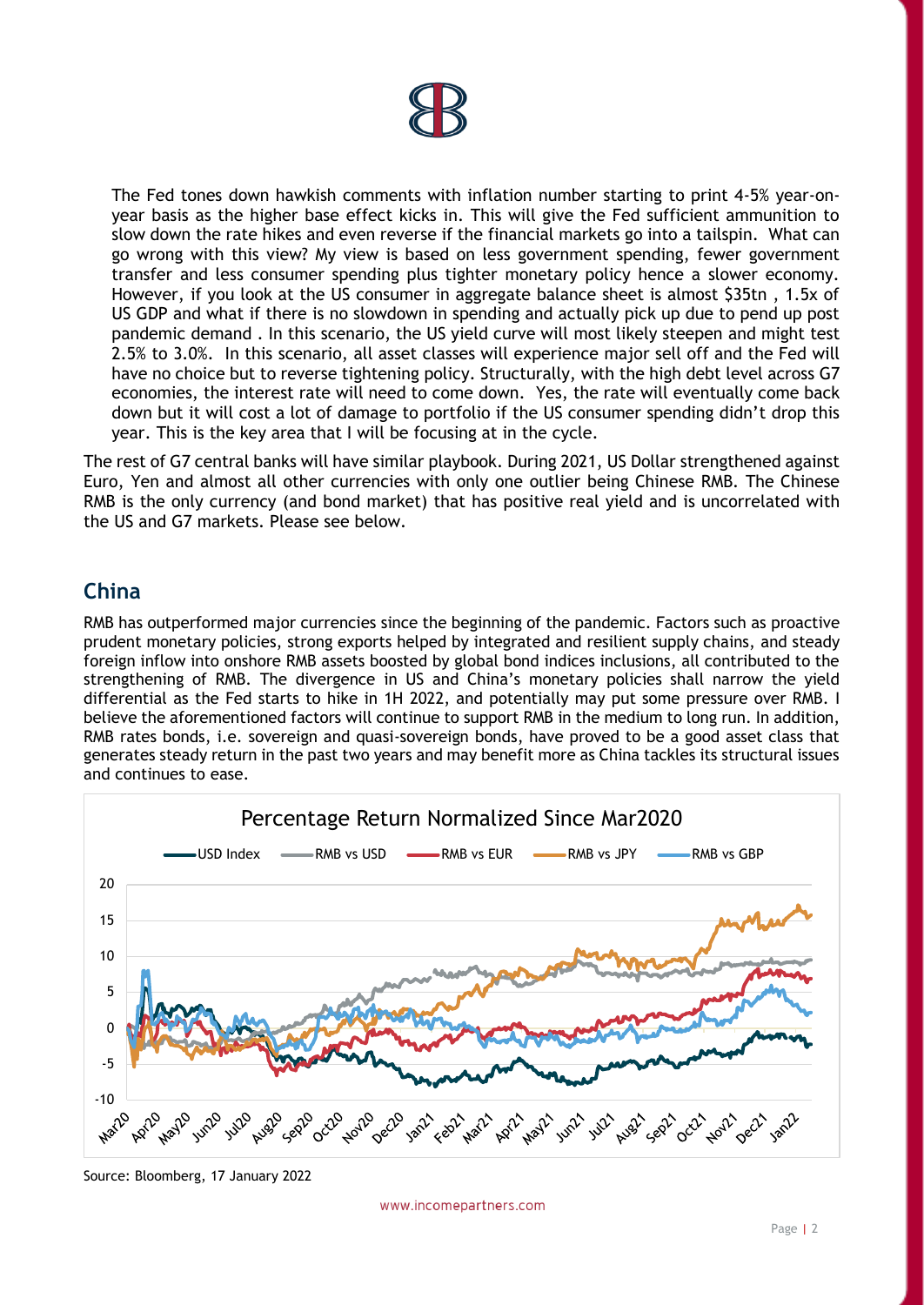

|                                                         | <b>USD Index</b> | <b>RMB vs USD</b> | <b>RMB vs EUR</b> | <b>RMB vs JPY</b> | <b>RMB vs GBP</b> |
|---------------------------------------------------------|------------------|-------------------|-------------------|-------------------|-------------------|
| <b>Cumulative</b><br>Return (%) Since<br><b>Mar2020</b> | (2.23)           | 9.53              | 6.90              | 15.76             | 2.18              |
| <b>Annualized Vol</b>                                   | 6.60             | 2.35              | 5.35              | 5.90              | 3.68              |
|                                                         |                  |                   | <b>EUR</b>        | <b>JPY</b>        | <b>GBP</b>        |
| <b>Annualized Vol</b><br>vs USD                         |                  |                   | 6.48              | 5.77              | 4.82              |



Source: Bloomberg, 17 January 2022

There are two major driving forces for strong Chinese RMB

- 1) When the major G7 economies are experiencing negative real rates, the Chinese RMB is the only outlier which offers positive real rates hence a strong RMB. Despite a rising USD rate in 2022, the real yield for US will still be negative in the foreseeable future as articulated earlier. The RMB will remain strong in 2022 with a slightly higher trading range.
- 2) However, the more significant force is China's determination to de-dollarize its economy. Many countries had tried and failed so will China succeed? Well! I think they have a good shot because, when all other G7 economies are debasing their currencies, it will not be too difficult for China to attract capital inflow. In the land of the blind, the one-eyed man is king. China is the one eyed man in the currency and bond world. The main policy goal of China is not to pump up GDP, in a de-dollarized world, they need a strong RMB and structurally stronger than US dollar. They are biting the bullet and practically bursting all the bubbles, from tech, education to property etc. in 2021 to achieve this goal.

We have been advocating an allocation to RMB and Chinese government bonds for the past few years and continue to recommend the same for 2022. On the credit space, The Asian IG bond market will be steady and mainly tracking the overall US treasury market. I don't see credit events such as Huarong in 2021 happening this year. The excitement and opportunities is in the Asian high yield space, and China property sector in particular. For contrarian investors, buying distressed/stressed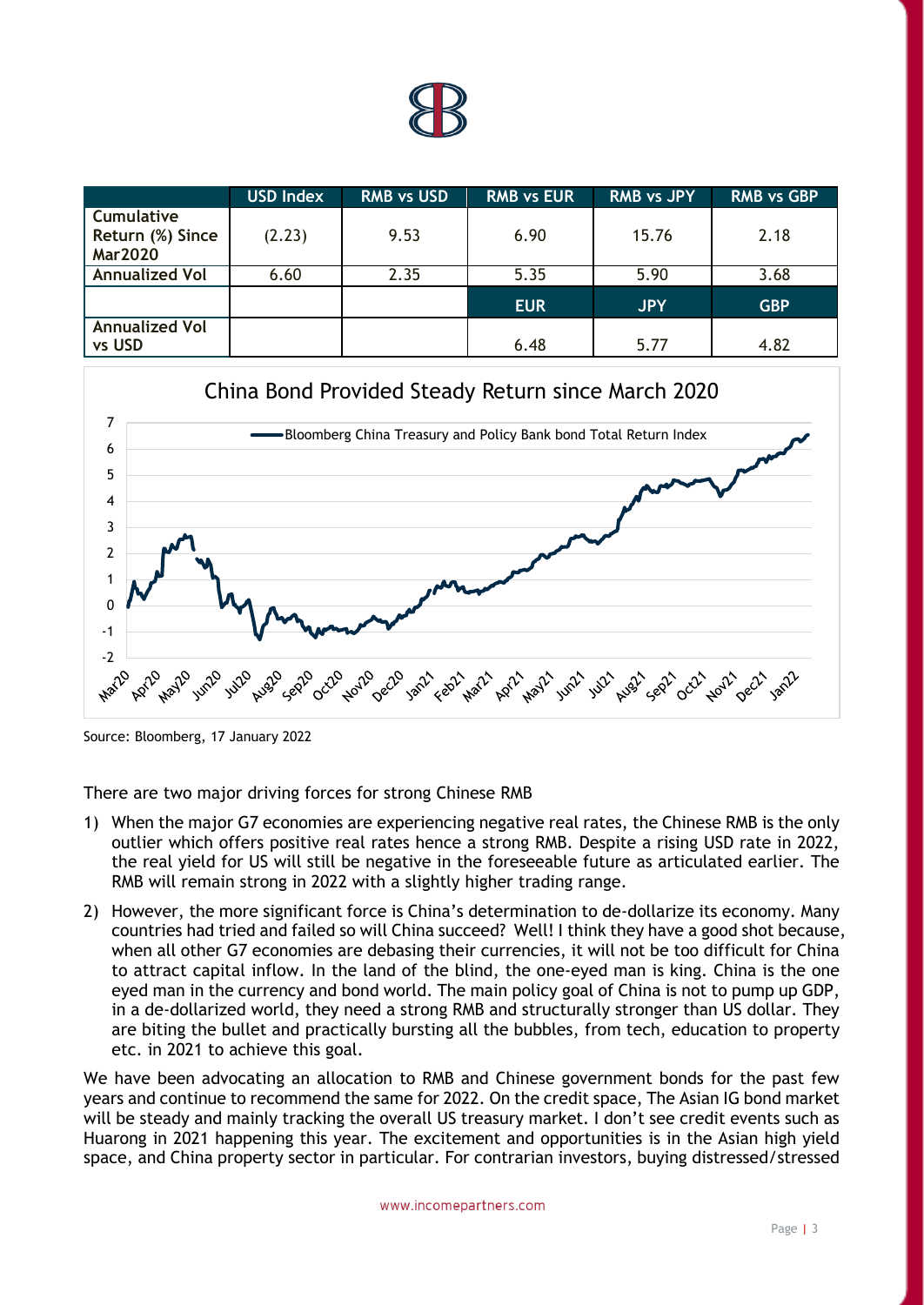

Chinese property bonds is the play for 2022. Here are the reasons and risks/ rewards on this opportunity.

## **CHINA REAL ESTATE SECTOR HIGH YIELD**

The Chinese real estate HY bonds have been among the worst performing assets globally in 2021, falling 37.2%, as a result of tight sector policies hence liquidity constraint. It has been a painful experience for investors in the sector, ourselves included. Amid all the gloom and doom, I find reasons for optimism upon reflecting on my past 30 years experiences during the Asian Financial Crisis (1997) and the Global Financial Crisis (2008). Of course, they are different events but one similarity is the price action of the bonds, they are all in the 20-50 price range. I believe, in the next 12-18 months, most names will provide 2x to 3x return.

I will recap and compare and contrast the three events and outline how I see the Chinese property sector will play out in the next 12-18 months.

#### **Asian financial crisis 1997**

Cause: It was a liquidity crisis triggered by both currency and maturity funding mismatch resulting in major currency devaluation and sovereign defaults among most of the Asian economies. I recalled Korean sovereign bank KDB (AA rated) downgraded to Single B within days and price drop from par to 30. Bangkok Bank and similar Asian banks were all traded in the 30. Market consensus was that all the banks will default but in the end no bank defaulted on their debt.

Trigger for Recovery: IMF came in and provided emergency loan and eventually Asia fully recovered

## **Global financial crisis 2008**

Cause: US subprime issue resulting in global banking crisis and all bonds including Chinese property bonds were at similar level as today- 20-50 range.

Trigger for recovery: Global coordinated rate cut and government rescue plan and China's massive RMB 4 trillion stimulus. Within 12 months, most bonds fully recovered to par.

## **China property high yield crisis 2021**

Cause: This is a sector crisis engineered by the Chinese government. The cause is very different from the previous two crises. It is a self-engineered deleveraging exercise and much smaller in scope and breadth.

and denote the property becaust that entity are a much because growth and test to carged because gaing forward. With this end game in mind, here are my views of how it will play out in the next 12-18 Trigger for Recovery: First, there will not be a direct bailout of the sector or specific companies because it is against the objective of the self-engineered deleveraging exercise. The end game for the sector is a consolidation of the top 50 private property developers to 20-30 when it is all said and done. The property sector will emerge as a much slower growth and less leveraged sector going months.

Phase 1: Price destruction. The price destruction has already happened with most bonds dropping to 20-50.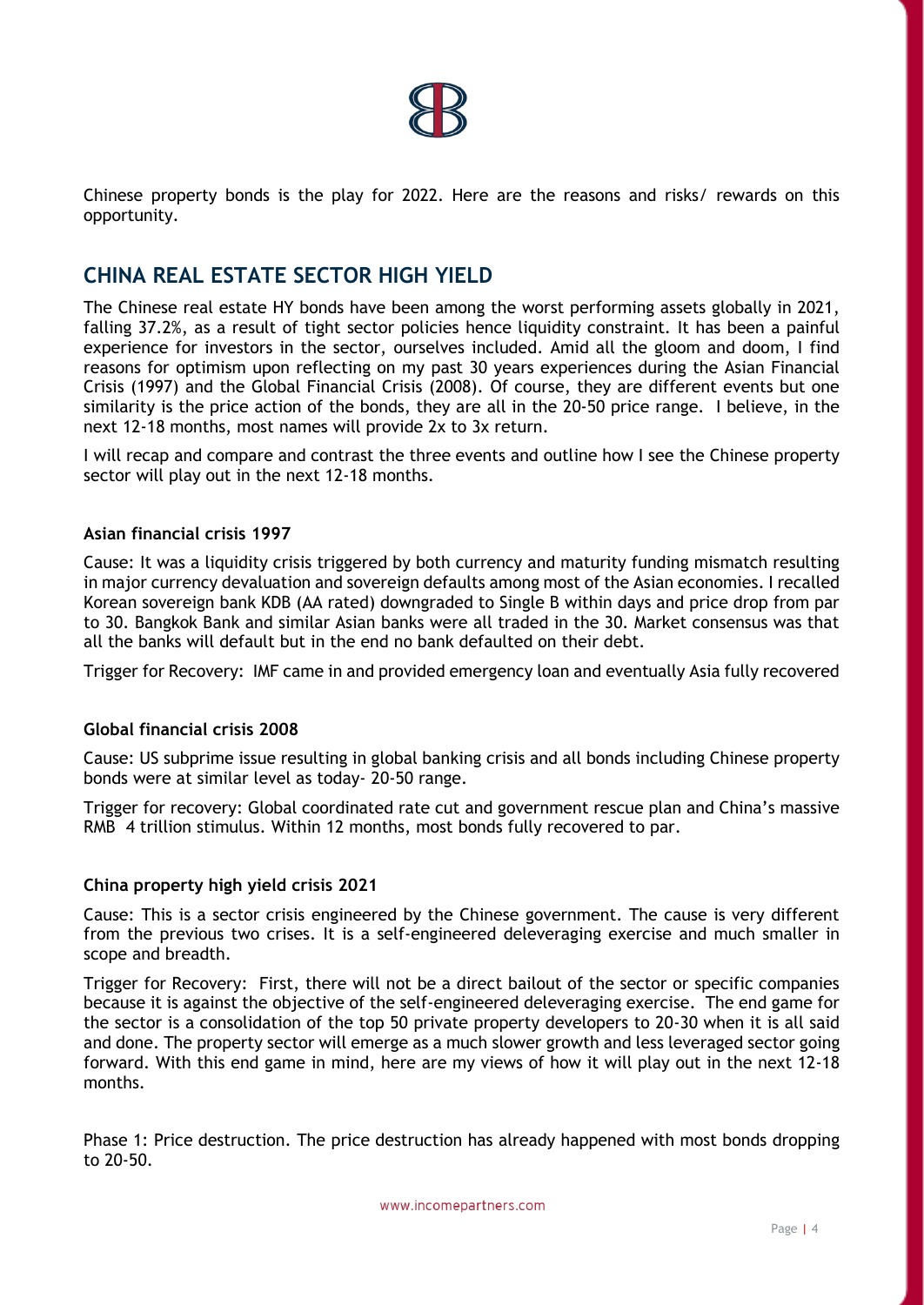

**Phase 2**: There will be no direct bail out, but the government already sets in place the framework for recovery. The following five factors will provide clues on the timing of recovery

- 1) Price level: already at 20-50 level, further downside is limited.
- 2) Government policy: monetary policy we have already seen a series of RRR and rate cut and expect more if needed. Fiscal policy - relaxation of mortgages and most significantly, the M&A financial policy support advocated by the government. Why? M&A means consolidation. This is the objective of the whole self-engineered deleveraging exercise.
- 3) Opening of onshore capital market for developers: first sign of green shoot in Dec 2021 and early 2022
- 4) Opening of offshore refinancing market: this will come last but will happen very soon as onshore market has already started to reopen
- 5) M&A: this is the main event of the whole deleveraging exercise and the first one China South City acquired by Shenzhen government occurred in Dec 2021. More recently, Shanghai Pudong Development Bank plans to sell RMB 30 billion (USD 4.7 billion) 3-year bond to fund property asset acquisition loans. I expect the pace will pick up very quickly in 2022.

In short, in my opinion, this is the bottom and the recovery will be fast and swift because the market is relatively small vs the potential pool of capital that is waiting to come in which will drive up the bond prices very rapidly.

Yours sincerely,

Emil Nguy Chairman, CIO and CEO